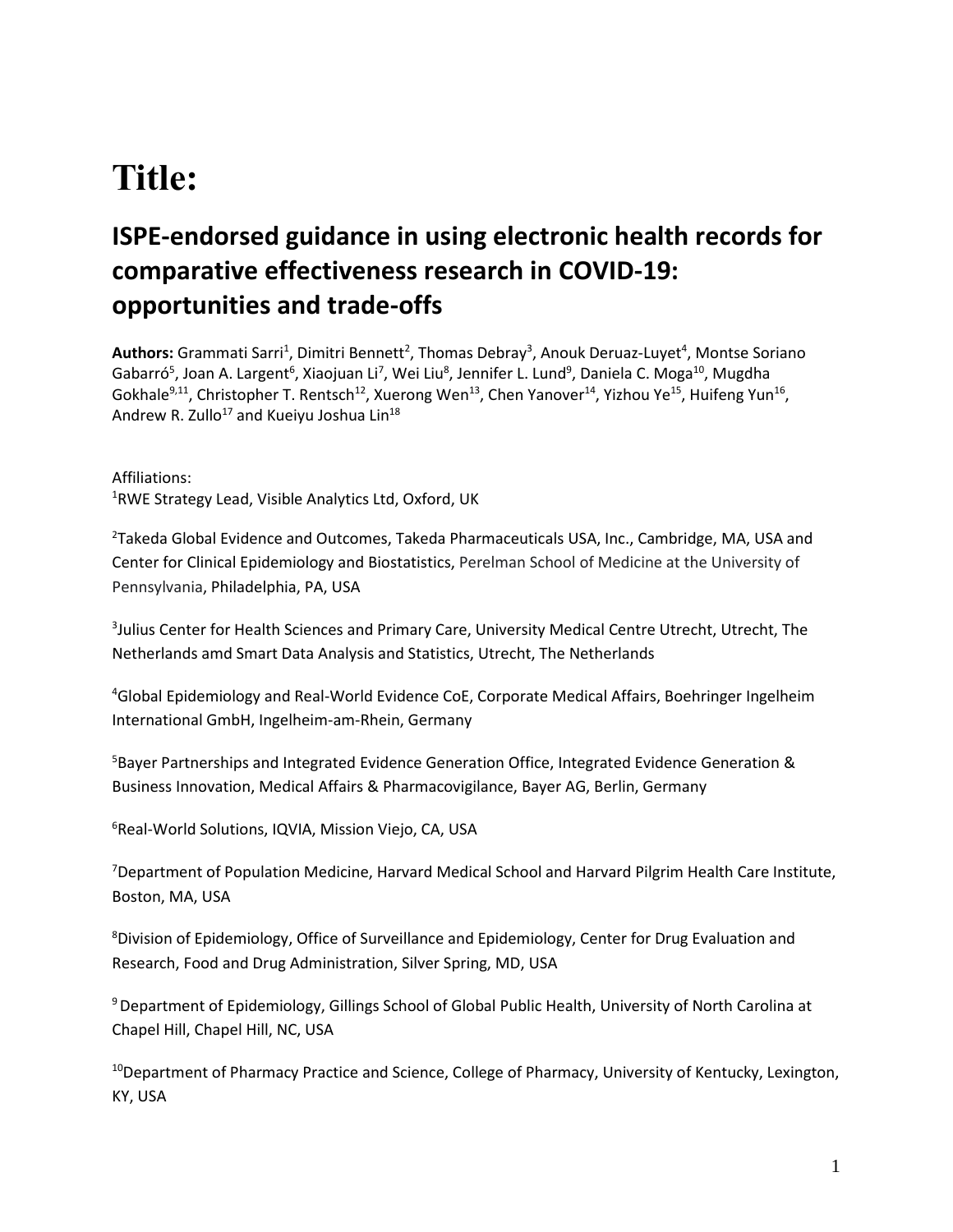<sup>11</sup>Department of Epidemiology, Merck, West Point, PA, USA

<sup>12</sup> Faculty of Epidemiology and Population Health, Department of Non-communicable Disease Epidemiology, London School of Hygiene & Tropical Medicine, London, UK; Department of Internal Medicine, Yale School of Medicine, New Haven, CT, USA

<sup>13</sup> Health Outcomes, Pharmacy Practice, College of Pharmacy, University of Rhode Island, Kinston, RI, USA

<sup>14</sup>KI Research Institute, Kfar Malal, Israel

<sup>15</sup>Global Epidemiology, Pharmacovigilance and Patient Safety, AbbVie Inc., North Chicago, IL, USA

<sup>16</sup>Department of Epidemiology, University of Alabama at Birmingham, Birmingham, AL, USA

<sup>17</sup>Department of Health Services, Policy, and Practice, Brown University School of Public Health, Providence, RI, USA; Department of Epidemiology, Brown University School of Public Health, Providence, RI, USA; Center of Innovation in Long-Term Services and Supports, Providence Veterans Affairs Medical Center, Providence, RI, USA; and Department of Pharmacy, Lifespan-Rhode Island Hospital, Providence, RI, USA

<sup>18</sup>Brigham and Women's Hospital and Harvard Medical School, Boston, MA, USA

#### **Word count:** 4894

**Target Journal:** BMJ Research Methods and Reporting or BMJ Analysis (https://www.bmj.com/aboutbmj/resources-authors/article-types)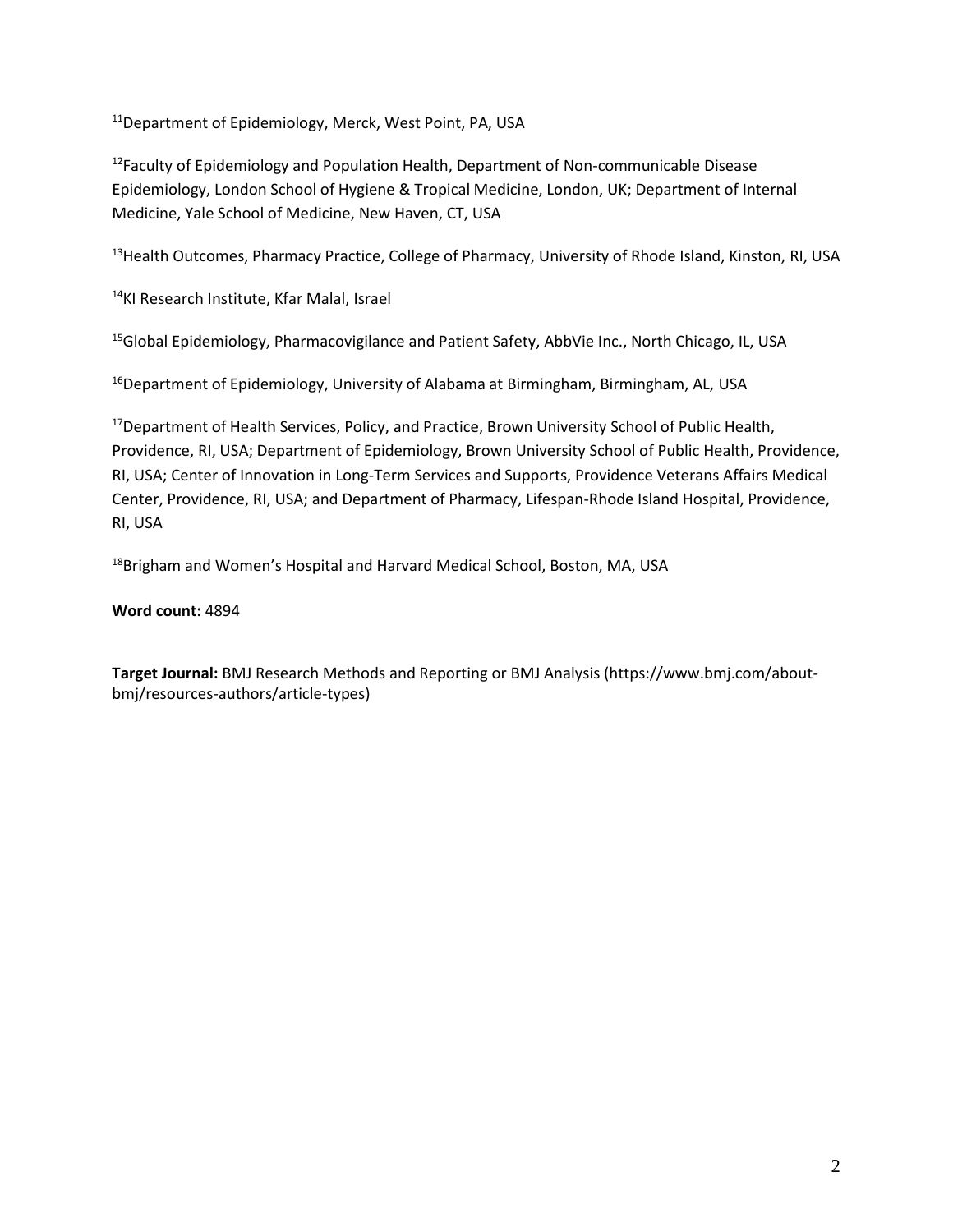#### Abstract

As the scientific research community around the world fights tirelessly against the COVID-19 pandemic, the need for comparative effectiveness research (CER) on preventive and therapeutic interventions for COVID-19 is immense. Randomized controlled trials markedly underrepresent the frail and complex patients seen in routine care, and they do not typically have data on long-term treatment effects. The increasing availability of electronic health records (EHRs) for clinical research offers the opportunity to generate timely real-world evidence reflective of routine care for optimal management of COVID-19. However, there are many potential threats to the validity of CER based on EHR data that are not originally generated for research purposes. To ensure unbiased and robust results, we need high-quality healthcare databases, rigorous study designs, and proper implementation of appropriate statistical methods. We aimed to describe opportunities and challenges in EHR-based CER for COVID-19-related questions and to introduce best practices in pharmacoepidemiology to minimize potential biases. We structured our discussion into the following topics: 1) Study population identification based on exposure status; 2) Ascertainment of outcomes; 3) Common biases and potential solutions; and 4) Data operational challenges specific to COVID-19 CER using EHR. We provide structured guidance for the proper conduct and appraisal of drug and vaccine effectiveness and safety research using EHR data for the pandemic. This manuscript is endorsed by the International Society for Pharmacoepidemiology (ISPE)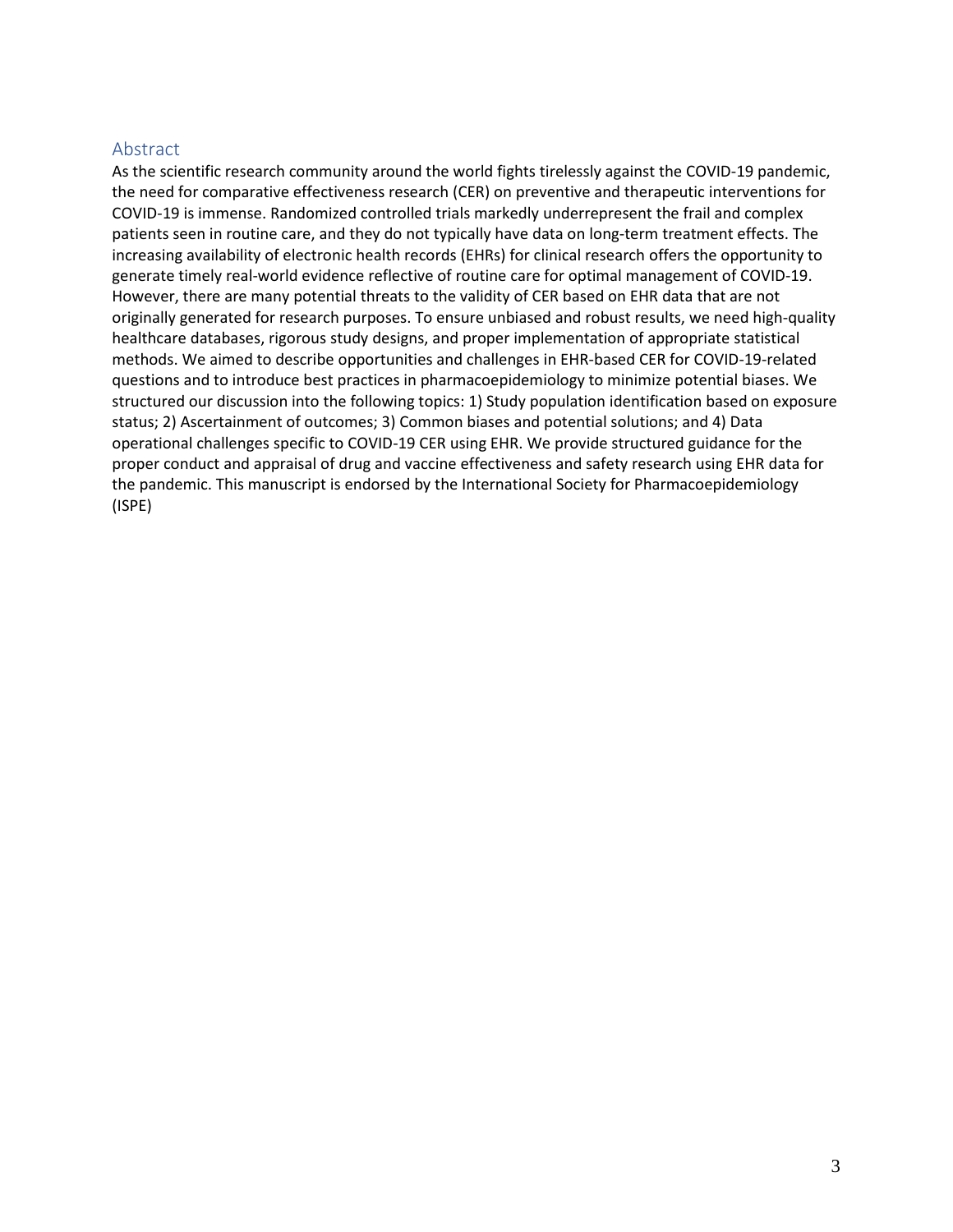#### **Introduction**

Coronavirus disease 2019 (COVID-19), caused by the Severe Acute Respiratory Syndrome Coronavirus-2 (SARS-CoV-2), emerged in 2019 as a major and urgent public health emergency worldwide (1). With the number of known cases and deaths rising exponentially (as of August 2021, there were over 213 million confirmed cases and over 4.4 million deaths) (2), public health control measures have focused on improving preventive strategies, including the introduction of non-pharmaceutical interventions (NPI), improving testing facilities, and restrictive social measures. Declared as a pandemic on March 11, 2020, COVID-19 unavoidably continues to place a huge strain on our activities of daily living while posing significant health, social, economic, and environmental challenges with major implications for the entire global community (3).

The scientific research community has tirelessly worked on the fight against the virus, the disease, and its complications. COVID-19 vaccines have been introduced (4) (5) (6), and therapies are being developed and studied (7). While large-scale randomized controlled trials (RCTs) remain pivotal to determine the drug efficacy and safety for regulatory approval purposes (8), many medications and vaccines have received emergency use authorizations (EUA) or fast-tracked approval, which resulted in their extensive use in wider populations (beyond the targeted populations recruited in RCTs). In addition, some primary concerns were raised about the use of RCTs to generate generalizable evidence in COVID-19. The selected participants in the RCTs may be unlikely to represent the frail and complex patients seen in routine care, and the short duration of RCTs did not allow for the generation of findings on long-term outcomes. Therefore, we need to also rely on non-randomized studies to generate realworld evidence (RWE) on the effectiveness and safety of preventive and therapeutic interventions. RWE can be generated through a range of applications like individualized prescribing, post-marketing surveillance, and can support policy or reimbursement decisions. Databases that reflect routine care delivery include electronic health records (EHRs), administrative health insurance claims, disease and product registries, and other non-research-specific data sources (for example, social media) (9). The advantages of RWE providing timely, generalizable evidence from a large, diverse group of patients are well recognized, particularly for a public health crisis like the COVID-19 pandemic (10) (11). To capitalize on the RWE offerings to inform the management of the COVID-19, we need access to high-quality healthcare data, rigorous study designs, and proper implementation of appropriate statistical methods to ensure unbiased and robust results (12).

EHRs have been widely used throughout the pandemic to generate evidence for risk stratification of patients, prognostic and risk factor identification, natural disease history investigation, and outcomes of interest that may be used in comparative effectiveness research (CER) (12), many of which are not routinely available in claim databases. In addition to its timely availability for research purposes, EHRs capture information on key factors for patient phenotyping and confounding adjustment, including inpatient medication use, disease, and patient characteristics (such as vital signs, laboratory test, and imaging results, smoking status, body mass index (BMI), and code status). EHRs also provide clinical notes and reports that are often important for validation studies (13). Furthermore, the growing availability and utilization of EHRs from different populations across healthcare systems with federated data networks and multi-database infrastructure involving multiple countries are also contributing to increasing opportunities for urgent and critical CER evidence on COVID-19 treatments (14). On the contrary, the availability of insurance claims and registry data is typically lagged, which poses a barrier to timely availability of such evidence.

However, controversies around the validity of findings from previous studies using real-world data (RWD) assessing the effectiveness of COVID-19 treatments have sparked skepticism around the use of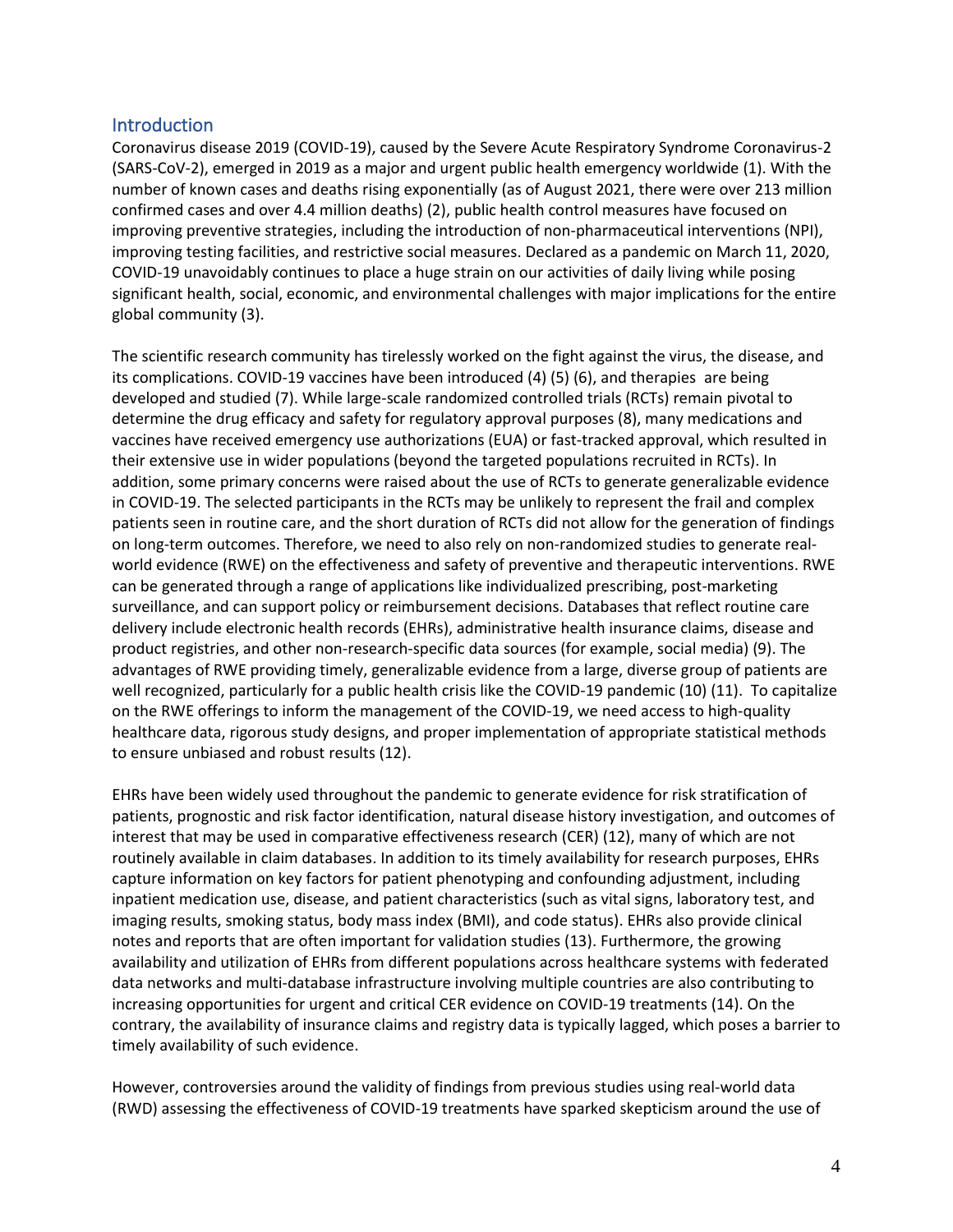this evidence to inform clinical decision-making in the management of the pandemic (15). In addition to concerns with the veracity and appropriateness of specific data sources, some of these controversies arose from the inherent limitations of RWE that are not unique in COVID-19 CER, including data quality, missing data, and confounding bias (16). Some challenges are EHR-specific, such as misclassification of key information due to EHR data-discontinuity (17), converting unstructured free-text data into structured data (18), and harmonization of data across EHR systems in a multi-center study (19). Given the growing requirement for optimizing the potential of RWD for assessing the real-time effectiveness and safety of COVID-19 treatments, there is a compelling need for setting up clear guidance to ensure the results of these observational studies are reliable and valid for decision making. The purpose of this paper is to discuss the opportunities, unique challenges, and potential solutions when using EHR data for CER to inform the delivery of care in response to public health crises such as the COVID-19 pandemic. We hope this will equip the readers with a non-exhaustive list of tools to implement and interpret quality RWE using EHRs in a pandemic setting.

#### Methodological approach

This discussion paper has been formulated based on the information retrieved from a targeted literature review conducted in March 2021 (for full details, please see Appendix A) and the discussions held among the participants of the International Society for Pharmacoepidemiology (ISPE) Comparative Effectiveness Research (CER) Special Interest Group (SIG) working group.

The purpose of these discussions was to identify opportunities, challenges, and good research practices around the use of EHRs in COVID-19 CER to inform the content of this paper which was structured in two areas: a) **methodological issues** including how to define "exposure" and "outcomes" in COVID-19 CER, how to minimize confounding and information bias, and other related methodological issues and b) data **operational challenges** specific to COVID-19 CER. A summary of these considerations is presented in Figure 1. Some of these considerations may be more relevant or applicable for one type of EHRs over another (inpatient, outpatient EHRs, post-acute care, long-term care settings or linked EHRs). It is important to note that our discussion focused on CER issues arising after the selection of EHR data sources has been tested for validity and reliability. The urgency of the COVID-19 pandemic may impose an urgency to explore new data sources; therefore, its fitness-for-use for research purposes should be thoroughly investigated. We also encourage our readers to consider our paper alongside previous relevant guidance related to the design of non-randomized studies, data collection, source validation, results reproducibility, and how to reliably synthesize results from RCTs and non-randomized studies and on general topics regarding the use of this evidence in CER (supplementary references).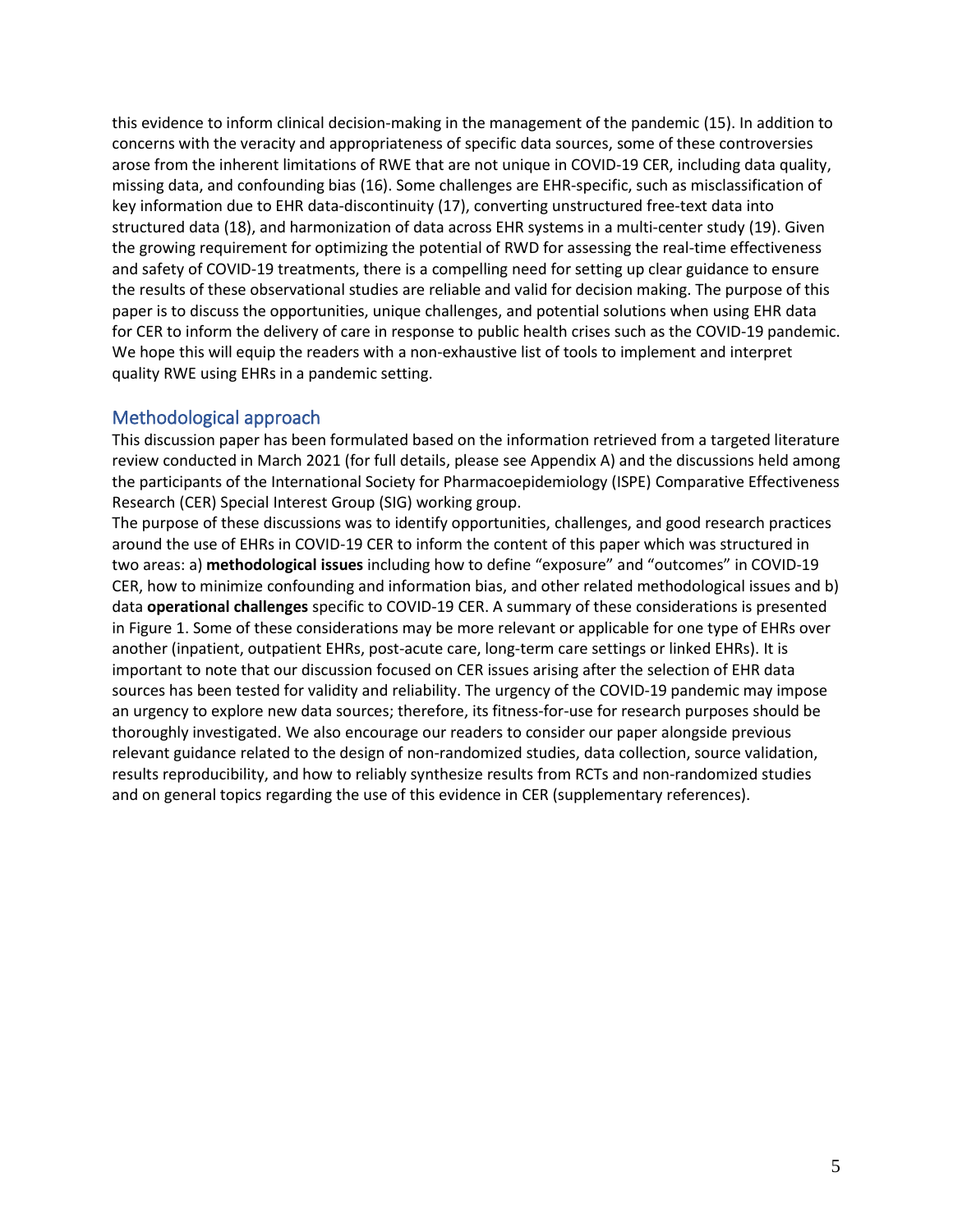#### Figure 1. Summary of main considerations in EHRs for COVID-19 CER

#### Considerations in EHRs for COVID-19 CER Opportunity to collect data beyond Distinction between treatment diagnosis and procedural codes being prevalent or newly initiated Data linkage can mitigate the impact of Selection of data source for vaccine ×. lack of standardization of clinical or drug exposure information **Defining the** outcomes between EHRs Proper choice of treatment **Defining** study Use of standardized outcomes (WHO) can comparator population relevant facilitate direct comparability and Assessing the impact of rapidly based on outcomes replication of CER studies across settings changing clinical practice/ between different sources exposure complexity of drug repurposing **Mitigating Addressing confounding bias** considering the changing nature of Geographical and setting operational pandemic and trends in clinical differences in data measurem common biases challenges may obscure data comparability practice Assess the nature of missing data and across EHRs Data linkage is critical to address opportunities for data linkage measurement and discontinuity of Assess the impact of selection (or collider) bias care provision Account for misclassification error · Data continuity and use of advanced Application of prediction models methodologies to define different risk groups

### Methodological issues using EHRs in COVID-19 CER

#### Defining the study population-based on preventive or treatment exposure

In CER, the study population is typically defined by use or non-use of specific preventive and therapeutic interventions. For the purposes of this paper, exposure refers to pharmacological and nonpharmacological interventions used to prevent or treat COVID-19, including vaccines and therapeutics. EHR data typically allow researchers to define COVID-19 by positivity of laboratory results. We recommend using a case definition based on International Classification of Diseases (ICD) 10 diagnosis codes (e.g., U07.1) or positive results of a Nucleic Acid Amplification Test (NAAT) or Reverse transcription polymerase chain reaction (RT-PCR) since rapid antigen tests have variable performance when validated against the PCR test results, especially for asymptomatic patients or those with symptom onset more than 1 week ago (20). Antibody has not been routinely used for COVID-19 diagnosis and should not be used to define COVID-19 in CER (21). The key considerations related to defining treatment exposure data using EHR data are as follows:

➢ *Selecting the appropriate source(s) for vaccine or drug exposure information:* EHR systems may have various sources of medication information, each with various details and validity regarding preventive or therapeutic interventions. Prescribing (i.e., order) data are typically available in EHRs, and in many settings, electronic medication administration record (eMAR) data as well. Although drug administration is not observed for drugs dispensed in pharmacies, the likelihood of misclassification is lower in the dispensing data than in prescribing data because dispensing is one step closer to actual ingestion of medication. EMAR data have reliable inpatient, emergency room, or outpatient on-site drug use information. However, researchers should not only be concerned about ascertainment bias in relation to identification of cases but also assess data completeness for the specific drugs of interest and work with clinical experts within the system to identify these gaps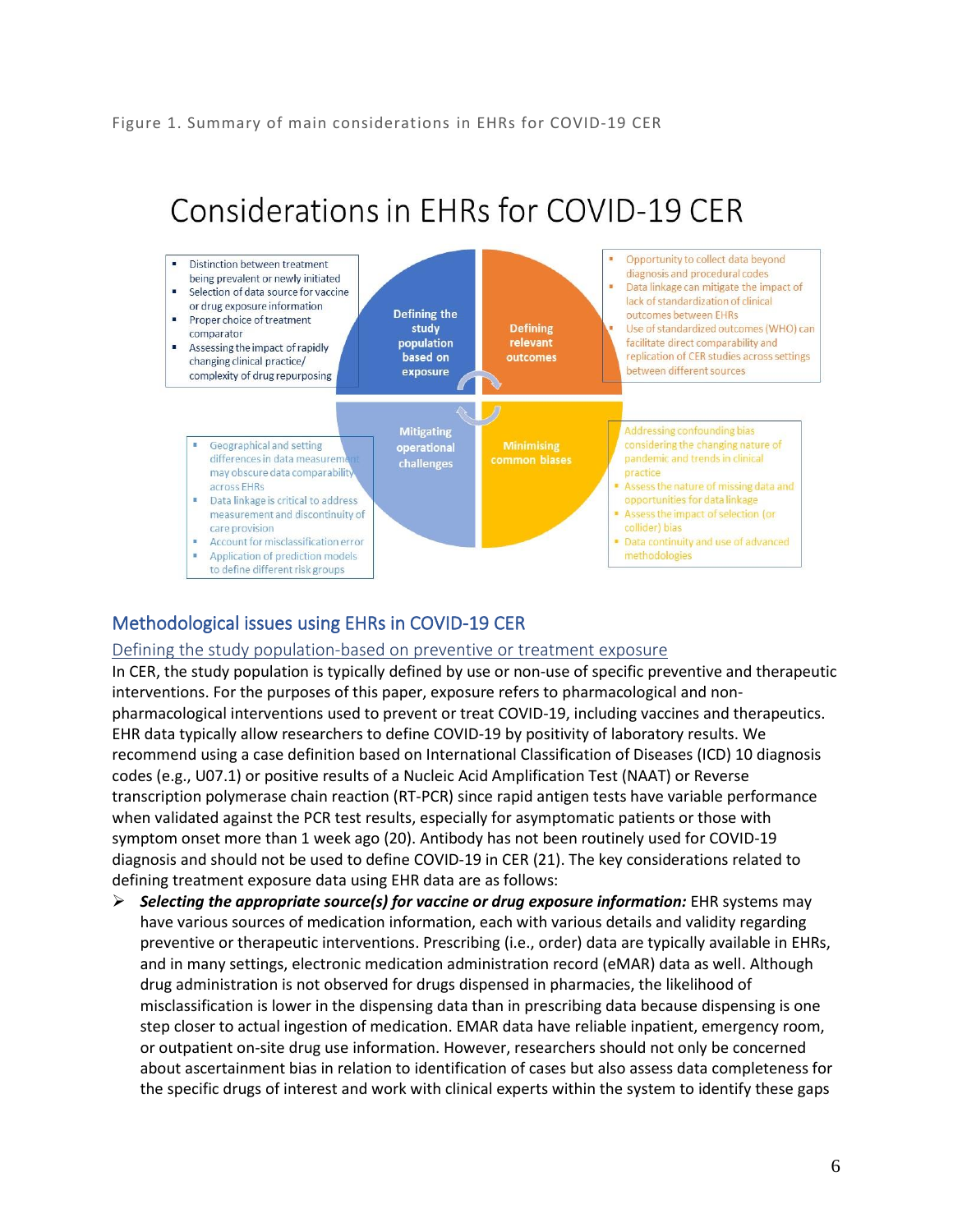as data completeness is contextual and is determined through an understanding of specific data needs (22).

In addition, it is important to note that vaccine information may be incompletely captured or missing in the EHRs as most COVID-19 vaccinations programs may occur in mass vaccination sites, pharmacies, and other settings where often no health insurance claims are submitted. Information on whether an individual has been vaccinated or not relies, at times, on the individual reporting such information to their healthcare professional. The propensity of misclassifying or missing information on the vaccination status is highly dependent on local vaccination policy settings. For example, in settings where vaccines are mandatory, there is an opportunity for data linkage to vaccination records or to the collection of patient-generated information, and such information should be reported in EHR-based vaccine studies. Moreover, in settings where significant underrecording of vaccination status may be an issue, a correction factor in outcomes analysis can be applied using a standard methodology to correct exposure misclassification.

EHR data also often include structured and unstructured data, and consideration of the source and accuracy of drug exposure information is important. Unstructured pharmacy data usually take the form of free-text fields in which providers record information about prescriptions, and therefore capture information with varying degrees of completeness. Although unstructured clinical notes and images may contain medications not available in prescribing or dispensing data, such as over-thecounter drug or supplement information, natural language processing (NLP) of the free-text notes is needed. NLP may also help extract medical indications, such as thrombotic events or bleeding risks that are contained in the unstructured EHR. However, developing a valid NLP module often requires manual chart review to establish annotated dataset (the "gold-standard"), which is resource- and time-consuming.

➢ *Appropriate choice of treatment comparator:* Operationalization of an exposure-comparator definition must be mapped to the specified research question (23). However, given the dynamic nature of COVID-19 (i.e., rapidly evolving knowledge of the disease's natural history) and the lack of standard treatment guidelines, particularly at the early phase of the pandemic, it can be challenging to find appropriate therapeutic comparators. For example, each of the following comparisons may be faced with different methodological challenges: (a) comparing initiation of different treatment options (e.g., a drug or vaccine) (24), (b) comparing initiation of different doses of the same therapeutic agent, or (c) comparing any use versus no use of a treatment or comparison of different drug sequential drug therapy strategies (25). The use of an active-comparator, new-user study design is generally more desirable [comparisons (a) and (b)] as it aims to mitigate biases by firstly restricting the study to individuals with an indication for treatment and without contraindications, while also aligning individuals at the same point in time to start follow-up (i.e., treatment initiation) and ensuring the correct temporality between covariate and exposure assessment. (26) Researchers should pay close attention to the evolving guidelines as to indication of different treatment options in terms of disease severity (e.g., monoclonal antibodies are recommended to initiate early in the disease course (27) whereas systemic steroids are indicated for patients with moderate-to-severe disease (28)) while considering the use of active comparators of the same administration route.

Comparison between treatments given at different disease stages can lead to refractory confounding bias. Therefore, it is not surprising that researchers may experience difficulties in identifying a comparable alternative treatment in a newly emerging disease like COVID-19, which led to many non-user comparisons. Non-user comparisons in the non-randomized settings are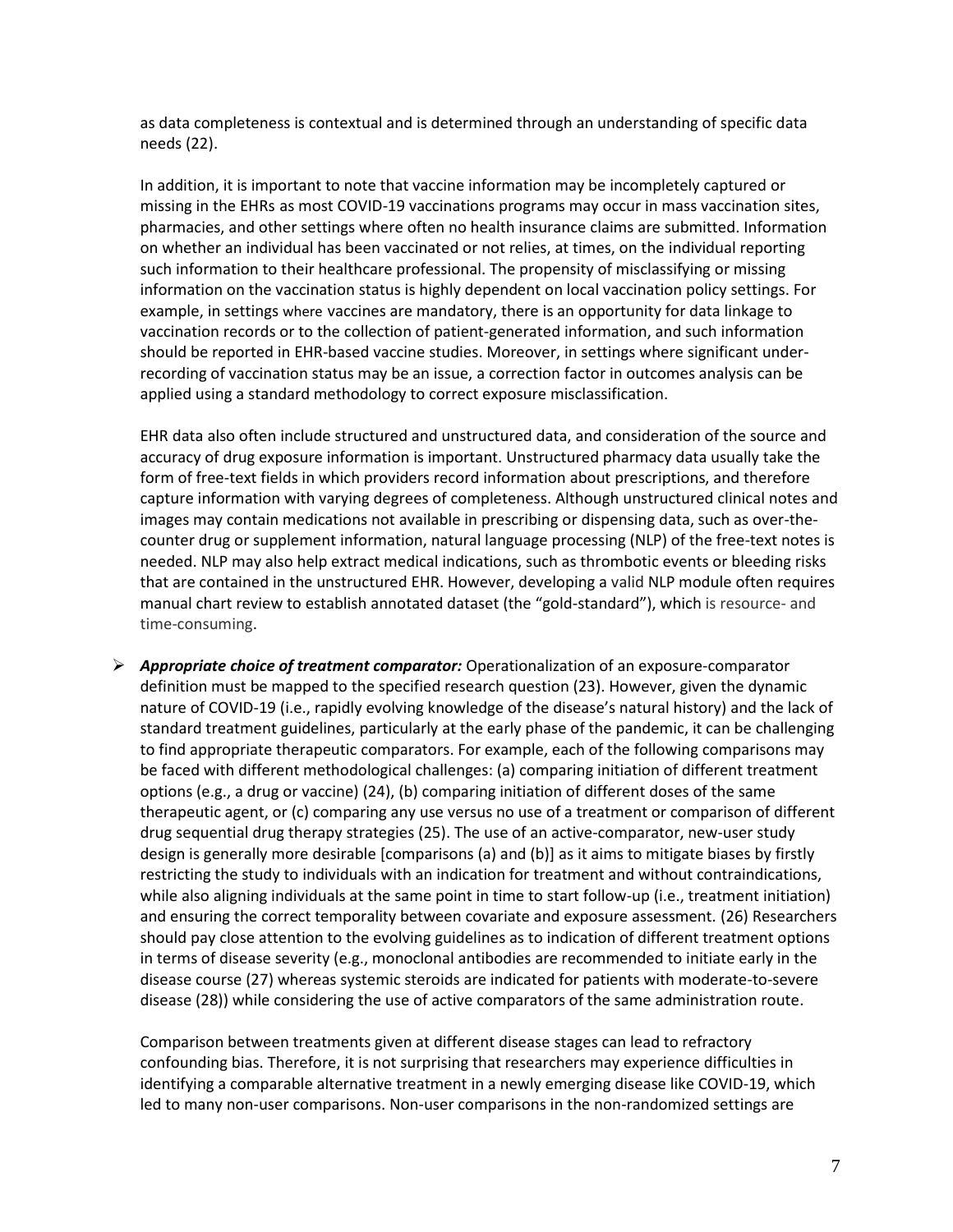subject to two types of bias: 1) immortal time bias: researchers often need an exposure assessment period to determine non-use status (e.g., no use in the first 48 hours after admission) as immortal time bias can occur if the start of the follow-up began before the end of this exposure assessment period (e.g., the follow-up starts on the admission date) because the non-users "cannot die" until the end of assessment period before inclusion to the study and 2) confounding bias: because prescribing is highly informed by prognostic factors, non-users are either much healthier individuals for whom no treatment is needed or are individuals a grave prognosis for whom many aggressive treatments may be withheld. Such confounding may not be addressable if some prognostic factors are unmeasured in the study database. In addition, because COVID-19 care is rapidly changing as research findings emerge, careful consideration of the time trend of clinical practice is critical when choosing an appropriate comparator (29).

- ➢ *The distinction between prevalent vs. newly initiated users:* A new-user design is recommended in CER because the hazards of medical treatment may be different for a new user compared to a chronic user who had tolerated it before cohort entry. However, it may be challenging to distinguish new initiators from prevalent users of a drug in EHR data because some patients may have inadequate or no baseline data to determine prior drug exposure, especially for inpatient treatment studies. In other words, misclassification of prior use can occur if such use is recorded in other EHR systems for patients cared for by providers using different EHR systems. Some EHR systems have medication reconciliation data that are routinely recorded at specific medical encounters, including office visits, on hospital admission, and at discharge from hospitalization, where the providers record the medications that patients take at home, including the ones not prescribed or dispensed from the EHR system. This additional medication information, when accurate, may enhance the identification of prior drug exposure and reduce misclassification of prevalent versus new users.
- ➢ *The complexity of drug repurposing for COVID-19:* Several drugs assessed for utility in the prevention or treatment of COVID-19 were originally indicated for other conditions but repurposed for COVID-19 (i.e., "off-label use") (30). Drug repurposing brings additional challenges to balancing the confounders at baseline since the same drug may be used to treat COVID-19 or the original indications (e.g., some may use angiotensin-converting enzyme inhibitors to prevent COVID-19 infection while others use it to treat hypertension). Another challenge that may affect the specificity of exposure definitions is the *frequent switching and discontinuation of therapies* during the earlier phase in the pandemic when evidence was sparse and guidelines are rapidly evolving. One strategy is to use time-varying exposure definitions such as dynamic treatment strategies with proper adjustment for time-varying confounding by marginal structural models or other g-methods (31). It is also important to account for the reasons that give rise to the switch or discontinuation in these models (32) (33).

#### Defining outcomes relevant for COVID-19

- ➢ *The opportunity of collecting data on specific clinical outcomes:* While COVID-19 primarily affects the lungs, causing interstitial pneumonitis and severe acute respiratory distress syndrome (ARDS), it also affects multiple organs. A growing literature has identified some of the short- and long-term effects of COVID-19 on key markers of dysfunction in several organ systems (respiratory, cardiovascular, immune, musculoskeletal, hepatic, renal, and neurological). The rich and comprehensive clinical data contained in the EHRs often grant opportunities to ascertain these outcomes not only based on diagnosis and procedure codes but also abnormal vital signs, laboratory test results, or imaging findings (34). In addition, for newly used diagnosis and procedure codes, such as ICD diagnosis code of COVID-19 and its complications, it is also possible to use EHR data for validation of the outcome definitions by chart review.
- ➢ *The challenge of standardizing clinical endpoints across EHR systems:* Many COVID-19 CER studies investigated hospitalization, intubation, intensive care unit (ICU) admission, and death as the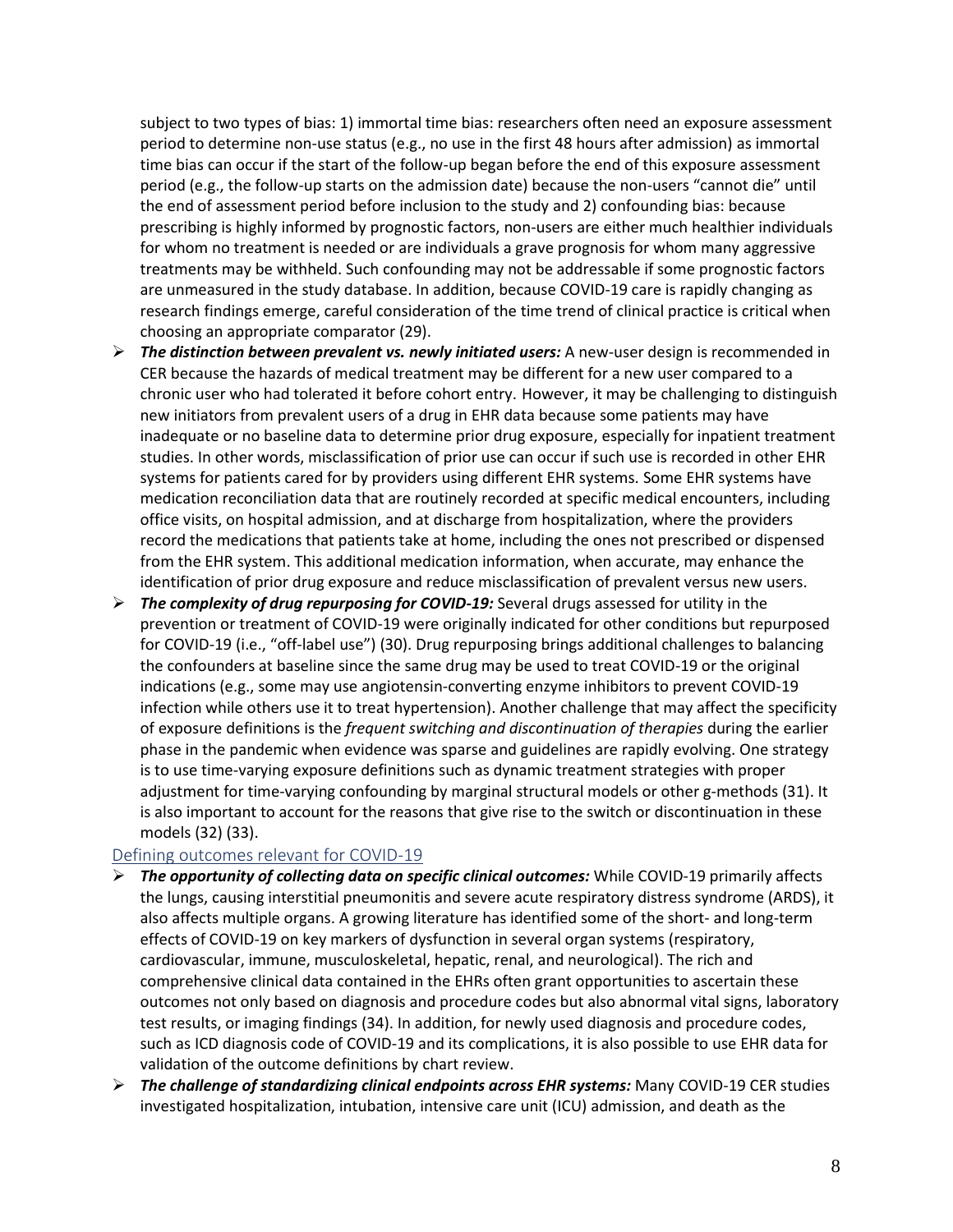outcomes of interest. These events are typically well‐captured in EHR data sources, except for outof-hospital death data, for which linkage to death records is often recommended. Attention should be paid to the interpretation of these outcomes as proxies of COVID-19 disease progression or recovery in the real-world setting, in the rapidly progressing pandemic, as some of these outcomes such as ICU admission and oxygen use might not be routinely collected in all data sources and influenced by the institute care protocol, hospital capacity or supply. For example, ICU admission can be misclassified due to some units being repurposed as ICU in response to the patient surge and potentially driven by the incidence rates in each period, in which case specific interventions that indicate critical illness may be a more reliable outcome, such as mechanical ventilation, extracorporeal membrane oxygenation (ECMO) or use of vasopressors.

➢ *The lack of harmonization in the collection and reporting of outcomes:* In EHRs, the lack of direct comparability of results from studies across different health systems and geographic areas due to lack of harmonization in the data collection and reporting is a well-documented challenge and this is not unique in COVID-19 research. However, in situations like the COVID-19 pandemic, comparability in outcome collection and definition is a critical issue that must be addressed to halt the unprecedented havoc on public health and economies. In response to this issue, organizations such as the World Health Organization (WHO) have produced guidance on the minimum set of common outcome measures for studies of COVID-19 with the aim of enabling direct comparability and replication of CER studies across different settings (35). Several consortiums have also been established to propose approaches for the aggregation of EHRs and related data to answer COVID-19 research questions by introducing specific diagnosis and procedure codes for identifying the COVID-19 related outcomes and establishing robust cohort definitions to ensure reproducibility and harmonization of concepts across different care settings (36). For instance, the core outcomes developed by the WHO research group include viral burden (quantitative PCR or cycle threshold), patient survival (mortality at hospital discharge or at 60 days), and patient progression (hospital stay length, need for mechanical ventilation) and focus on the acute phase of COVID-19 disease, whereas routinely collected safety data in EHRs such as QT-prolongation and diagnosis of arrhythmias may provide additional information regarding the CER of treatments in diverse patient populations (35). Currently, there is a lack of consensus (standard framework) on how to best evaluate long-term effects of COVID-19 disease, including ambiguity in defining the "long COVID", related and concurrent disorders and whether these are related to disease long-term itself or as a result of therapeutic/vaccines safety outcomes (37). Ongoing research funding has been made available to support research into "long COVID," including developing an EHR-based registry detailing symptoms linked to patients samples that may further characterize this disease (38).

#### Minimizing common biases

➢ *Confounding bias:* As previously noted, EHRs contain rich clinical data typically not available in insurance claims data; many of which are potential confounders in COVID-19 CER, including vital signs (e.g., oxygen saturation, blood pressures, body temperature), lifestyle factors (e.g., BMI, smoking status, alcohol consumption (39)), laboratory tests (e.g., C-reactive protein and lactate dehydrogenase, D-dimer, and other biomarkers for inflammation or disease severity), and imaging findings (e.g., chest X-ray or Computed tomography evidence of pulmonary infiltration or embolism) (40). In a rapidly evolving pandemic like COVID-19, it is crucial to adjust for potential confounding by calendar time trends in clinical practices. It is also important to consider changes in data availability and quality over time (41). Besides, much of the essential confounder information, such as patientreported symptoms, severity, stage, the prognosis of disease, and functional status (42), is recorded in free-text notes or reports in EHRs, although this may not be consistent across hospital and EHR systems. While substantially underutilized for confounding adjustment, adding unstructured information can potentially enhance researchers' ability to reduce confounding after using NLP to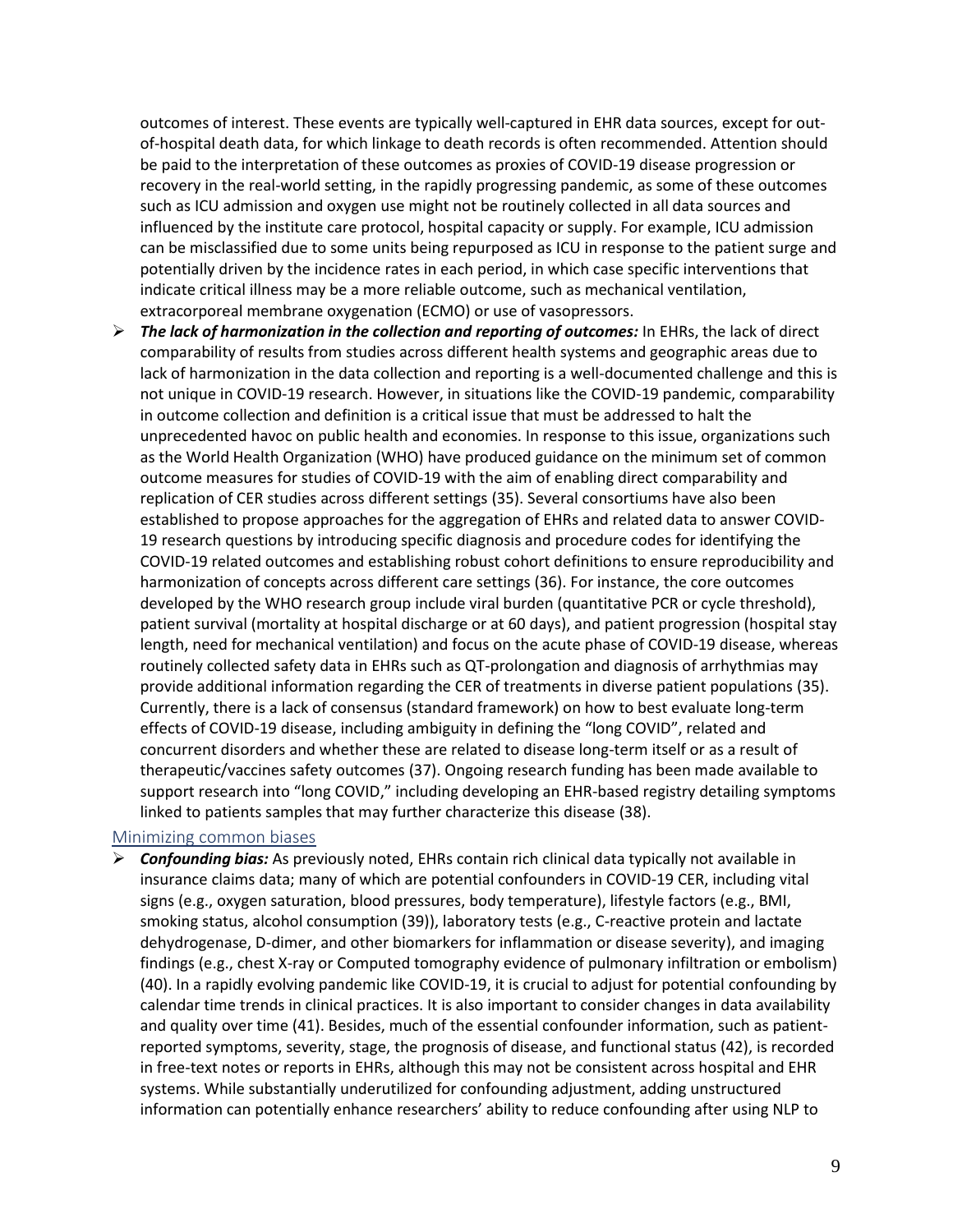convert the free-text data into an analyzable format (18) (33). Differences in interventions between health settings could also be explored using advanced techniques, such as the use of highdimensional propensity scores with machine learning algorithms or instrumental variable analysis, can be considered for adjustment for proxies of unmeasured confounding (43). However, for instrumental variable analyses, it is challenging to identify a valid instrument and often requires strong assumptions. For instance, prescriber preference has been used as a potential instrumental variable, but if the preference of different prescribers is linked to their quality of care that is associated with the outcome of interest (which is often the case), the assumption of the instrumental variable being only linked to the outcome through the treatment is violated (44).

➢ *Missing data:* To properly handle missing data, investigators need to understand the mechanism of missingness. Missing data may occur 1) "missing completely at random" (MCAR, i.e., missingness is independent of all factors; e.g., missing a batch of laboratory results due to fire or a natural disaster); 2) "missing at random" (MAR, i.e., missingness is only dependent on observed data; e.g., missing laboratory results in the rehabilitation facilities but no other facilities when the type of facilities is observed); 3) "missing not at random" (MNAR, i.e., missingness is dependent on unobserved data; e.g., missing a specific laboratory test and or imaging results due to differential ordering pattern of the physicians but the reasons underlying the decisions are not measured). Under MCAR, performing analysis using only those with complete data will not result in bias but may reduce statistical power. Under MAR, investigators need to collect and adjust for these factors underlying missingness using proper methods (e.g., multiple imputation, maximum likelihood-based methods, or inverse probability weighting)(45). However, these methods are less appropriate when the prevalence of missing data is very high. Under MNAR, bias is generally expected, and investigators should attempt to assess the magnitude of such impact on the study estimates (46).

In studies using RWD, investigators typically assume the absence of recording of a disease state (e.g., having a negative test for COVID-19 diagnosis) as the absence of the condition, thus EHR-based CER often turns missing data into misclassification of the study variables. Unlike claims data in which the enrollment of the insurance coverage has well-documented start- and end-date, there is no "enrollment" or "membership" defined in an EHR. Therefore, it is possible that some medical care of the study participants was provided in another EHR system and not captured by the study EHR. EHR discontinuity (e.g., receiving care outside of a particular EHR system) has been shown to be associated with a large amount of information bias in essential variables in CER (17). Applying a prediction model to identify patients with high EHR continuity and restrict the analysis among these patients can substantially reduce such biases (47). It has been demonstrated that the patients with high EHR data continuity have similar co-morbidity profiles compared to those with low EHR data continuity in a given study EHR if we compare their insurance claims data that are not affected by data discontinuity (13). Data linkage of EHRs with other data sources (e.g., claims data with a shorter time lag, such as local insurance plan data or state-reported Medicaid data or leveraging novel electronic data collection methods such as software application on smartphones to capture data in the real-world setting) is important to address information bias due to EHR data discontinuity, although this process is often complicated by privacy concerns (e.g., the requirement of patient identifiers for data linkage), different clinical terminologies, technical specifications, and functional capabilities of different data sources (48) (49).

➢ *Selection bias (or collider bias):* It can occur if restricting an analysis to those people who with a cohort-qualifying event such as hospitalization with COVID-19, been tested for active infection or who have volunteered their participation in a prospective study (i.e., conditioning on a collider variable) (50). It can also happen with researchers who included only patients without missing data when the missingness did not occur completely at random (i.e., "no missing data" effectively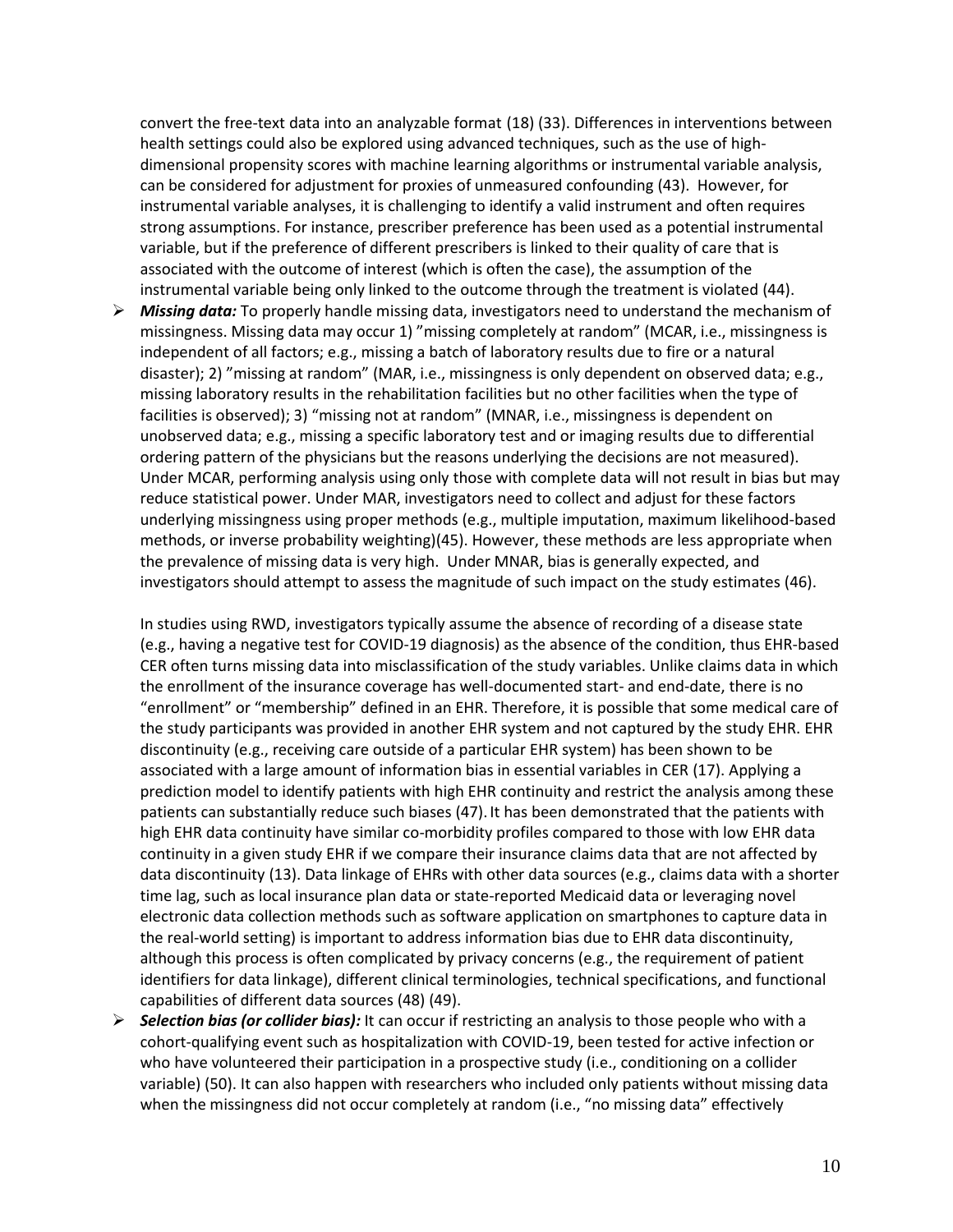becomes the cohort inclusion criterion). The spurious association is expected if the collider variable is simultaneously associated with the treatment and outcome of interest. Such bias can be addressed by inverse probability weighting with the weights being the reciprocal of the probability of being selected into the cohort, conditioning on the predictors of the cohort-qualifying event (32).

#### Operational challenges using EHRs in COVID-19 CER

Operational challenges due to the COVID-19 pandemic and the health care systems response and differences in data measurement across hospitals may hinder the comparability of outcomes across different settings and obstruct the possibility of combined data from different databases. Geographic variation in patient management strategies and the inability to capture exposure information from EHR data sources can also be an important challenge. Different countries or regions within countries may adopt different strategies regarding the initiation of treatment in inpatient or outpatient settings. In addition, the availability of EHRs that are more readily available for research differs from country to country. A previous study has shown the importance of differentiating between categories of patients admitted to hospitals and triaged to home; these care choices may not reflect similar patient physiology but instead reflect local care provision (51). Data measurement (e.g., safety outcomes) or detailed record-keeping on patients' regular monitoring may also significantly be impacted by the availability of medical staff and the emergency caused by the unpredicted number of patients admitted with COVID-19 across different settings. To overcome such operational challenges, data linkage is particularly important in studies using EHR data for COVID-19 CER (34). Filling the data gaps by generating linkable identifiers is critical to address mismeasurement and discontinuity of care provision due to the lack of a centralized health care system between health care providers (hospitals, nursing homes, general practitioners). However, caution should be paid around the potential risk of selection bias caused by incomplete linkage.

Lastly, it is also important to assess treatment effect heterogeneity by patient characteristics, care setting, and time considering changes in clinical practice over time and with variants of concerns. There is abundant literature on EHR-based prognostic prediction models, which can be informative to define different risk groups based on variables available in EHR (52). Given the substantial differences in public health policy, care delivery systems, and EHR data structures, it is often recommended to stratify CER analyses by geography, healthcare systems, and study databases. The expected large underlying effect of heterogeneity can also be addressed by adopting random effect models. Recently, several extensions to these models have been proposed to allow for heterogeneity across methods of imputation and adjustment for measurement errors in COVID-19 research (53).

#### Summary and Conclusions

The COVID-19 pandemic has presented an unprecedented need for timely and reliable assessment of safety and effectiveness of therapeutic and preventive interventions and the wide availability of RWD can play a significant role in the generation of new knowledge.

- $\triangleright$  EHRs represent one important source of RWD that may be critical in developing RWE to inform healthcare decision-making for COVID-19 without the need for primary data collection, something that would further negatively impact an already overburdened healthcare system. However, the urgent need of the public health emergency of the pandemic to generate "fast" conclusions should not come at the expense of methodological rigor and trust in pharmacoepidemiology science.
- $\triangleright$  Researchers should assess the common principles of understanding how data from EHRs are generated, data quality elements and reporting practices in the context of unique challenges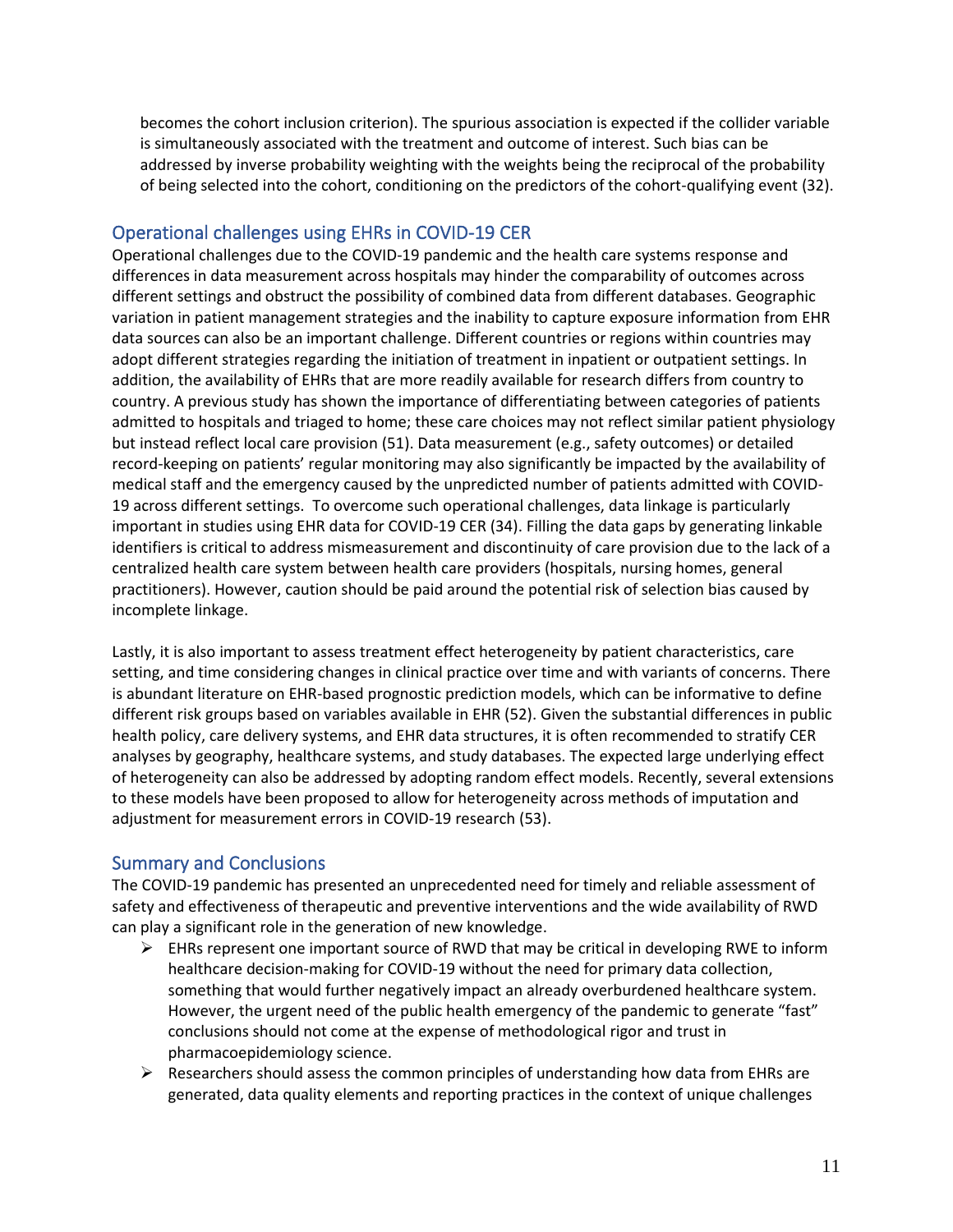that COVID-19 disease presents. Engagement with systems generating the data will provide an important insight of the data origins and data gaps.

 $\triangleright$  Our recommendations start with careful construction of the research questions which requires setting up clear definitions of study population based on treatment exposure and proper choice of the comparator groups considering the changing knowledge about the COVID-19 disease and understanding the rapidly changing clinical practice patterns over time. EHR data contain rich clinical data for assessing relevant clinical endpoints, and the identification of potential key confounders and effect modifiers relevant for answering the specific CER questions regarding therapeutic and vaccine interventions for COVID-19. Furthermore, challenges related to use of this data for reliable analysis, such as transforming free-text unstructured EHR data to analyzable data set, ensuring EHR continuity and addressing the impact of missing information, will require detailed data analysis protocol and knowledge of advanced methodologies. Data harmonization and outcome reporting standardization are also pivotal for a valid pooled CER analysis as often integrating data from multiple EHR systems is needed to accrue sufficient power and to demonstrate the generalizability of the study findings across settings.

In conclusion, EHRs provide an opportunity to perform rapid COVID-19 CER due to availability of both structured and unstructured data such as laboratory and imaging data as well as relevant confounders, independent risk factors, and potential for data linkages to create a holistic view of patient management and outcomes. However, unique features of COVID-19, including varying disease presentation, disease measurement and constantly changing clinical management during an emerging pandemic, require special consideration to ensure a robust methodological approach has been followed that produces reliable evidence to support healthcare decision-making. Producing reliable comparative evidence and ensuring its rapid translation into trustworthy clinical and policy decision-making requires organized coordination and collaboration between clinicians, researchers, and health care policymakers. The pandemic of COVID-19 highlights not only the challenges in using EHRs to produce robust analyses of CER of therapeutic interventions and vaccines in a constantly changing environment, but also its unique potential to generate generalizable information from real-world, heterogeneous populations. This paper provided structured guidance for the proper conduct and appraisal of drug and vaccines effectiveness and safety research using EHR for the ongoing and future pandemics.

#### Acknowledgements

This manuscript is endorsed by the International Society for Pharmacoepidemiology (ISPE). We acknowledge the support of research assistants (Winnie Ho, Luke Edward Zabotka) in searching and reviewing some of the supporting materials for the development of this manuscript. We also thank Gianluca Trifiro, a member of the International Society for Pharmacoepidemiology, for his participation.

#### **Collaborators**

Guidance from the Working Group of the International Society for Pharmacoepidemiology Comparative Effectiveness Research Special Interest Group

#### **Contributors**

All authors conceived and developed the content of this manuscript. GS and JL drafted the manuscript and responded to other authors' comments. All authors reviewed, contributed to revisions and approved the final version of the manuscript.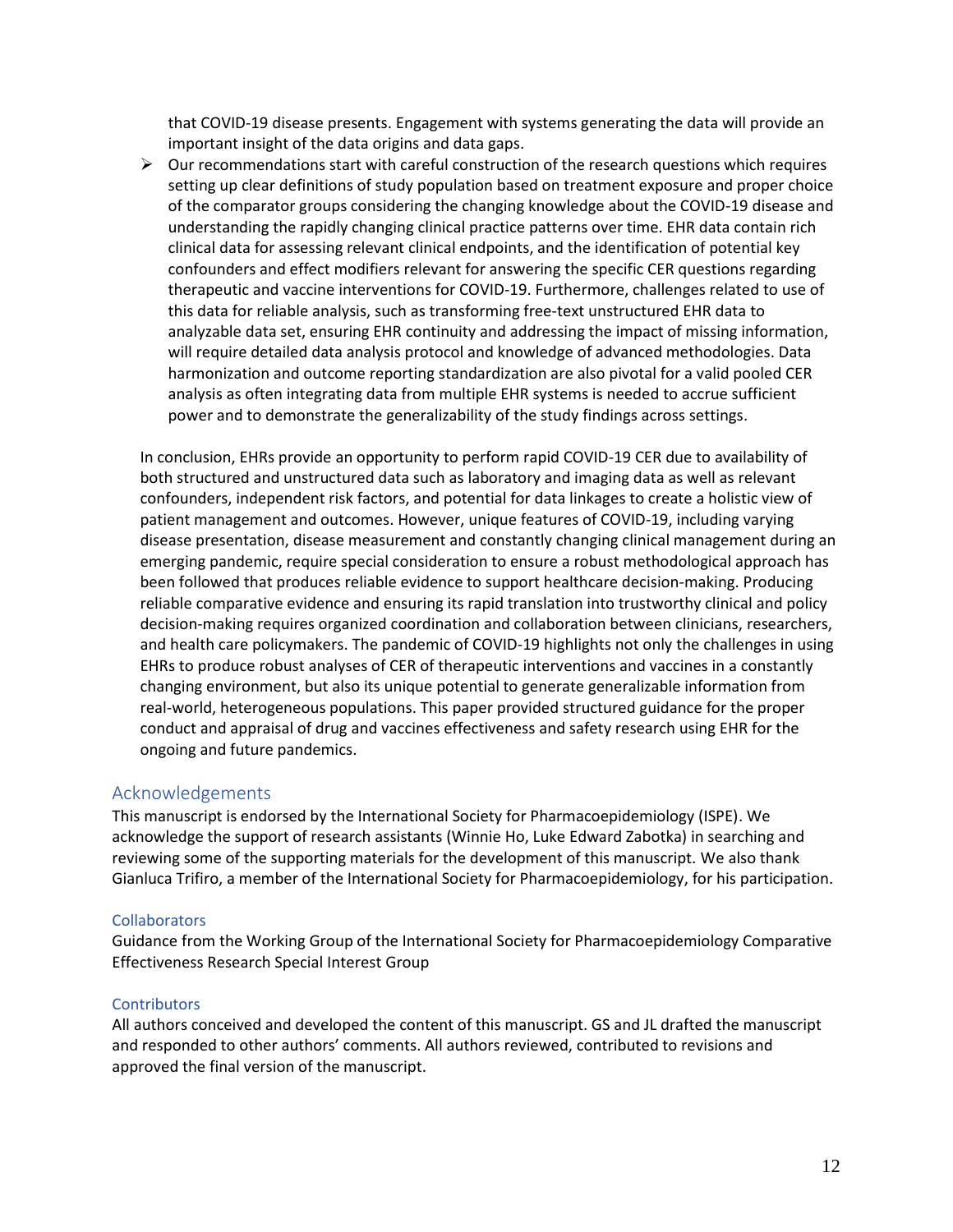#### Funding

Funding for the development of this manuscript was provided by ISPE [\(https://www.pharmacoepi.org/ISPE/assets/File/General/Manuscript%20Proposals%20Previously%20Ac](https://www.pharmacoepi.org/ISPE/assets/File/General/Manuscript%20Proposals%20Previously%20Accepted.pdf) [cepted.pdf\)](https://www.pharmacoepi.org/ISPE/assets/File/General/Manuscript%20Proposals%20Previously%20Accepted.pdf)

#### Disclaimer

This article reflects the views and opinions of the authors and inputs that members of the working group shared in their personal capacity and do not represent the position of their respective bodies. The views expressed are those of the authors and do not necessarily represent the views of the Food and Drug Administration or the U.S. government.

#### Competing interests

DB is an employee of Takeda. ARZ has received grant funding from Sanofi Pasteur direct to Brown University for research on the epidemiology of infections and vaccinations among nursing home residents and infants. ADL is an employee of Boehringer Ingelheim International. MSG is an employee of Bayer AG and owns stock in the company. YY is an employee of AbbVie and may own AbbVie stock or options. JL's spouse is an employee of GlaxoSmithKline and owns stock in the company. JAL is an employee of IQVIA and owns stock in the company MG is an employee of Merck and owns stock in the company HY has research grant from Pfizer for unrelated work

#### References

- 1. WHO announces COVID-19 outbreak a pandemic [Internet]. [cited 2021 Aug 26]. Available from: https://www.euro.who.int/en/health-topics/healthemergencies/coronavirus-covid-19/news/news/2020/3/who-announces-covid-19-outbreaka-pandemic
- 2. WHO Coronavirus (COVID-19) Dashboard [Internet]. [cited 2021 Oct 10]. Available from: https://covid19.who.int
- 3. Fegert JM, Vitiello B, Plener PL, Clemens V. Challenges and burden of the Coronavirus 2019 (COVID-19) pandemic for child and adolescent mental health: a narrative review to highlight clinical and research needs in the acute phase and the long return to normality. Child and Adolescent Psychiatry and Mental Health. 2020 May 12;14(1):20.
- 4. Commissioner O of the. FDA Approves First COVID-19 Vaccine [Internet]. FDA. FDA; 2021 [cited 2021 Oct 10]. Available from: https://www.fda.gov/news-events/pressannouncements/fda-approves-first-covid-19-vaccine
- 5. Regulatory approval of Pfizer/BioNTech vaccine for COVID-19 [Internet]. GOV.UK. [cited 2021 Oct 10]. Available from: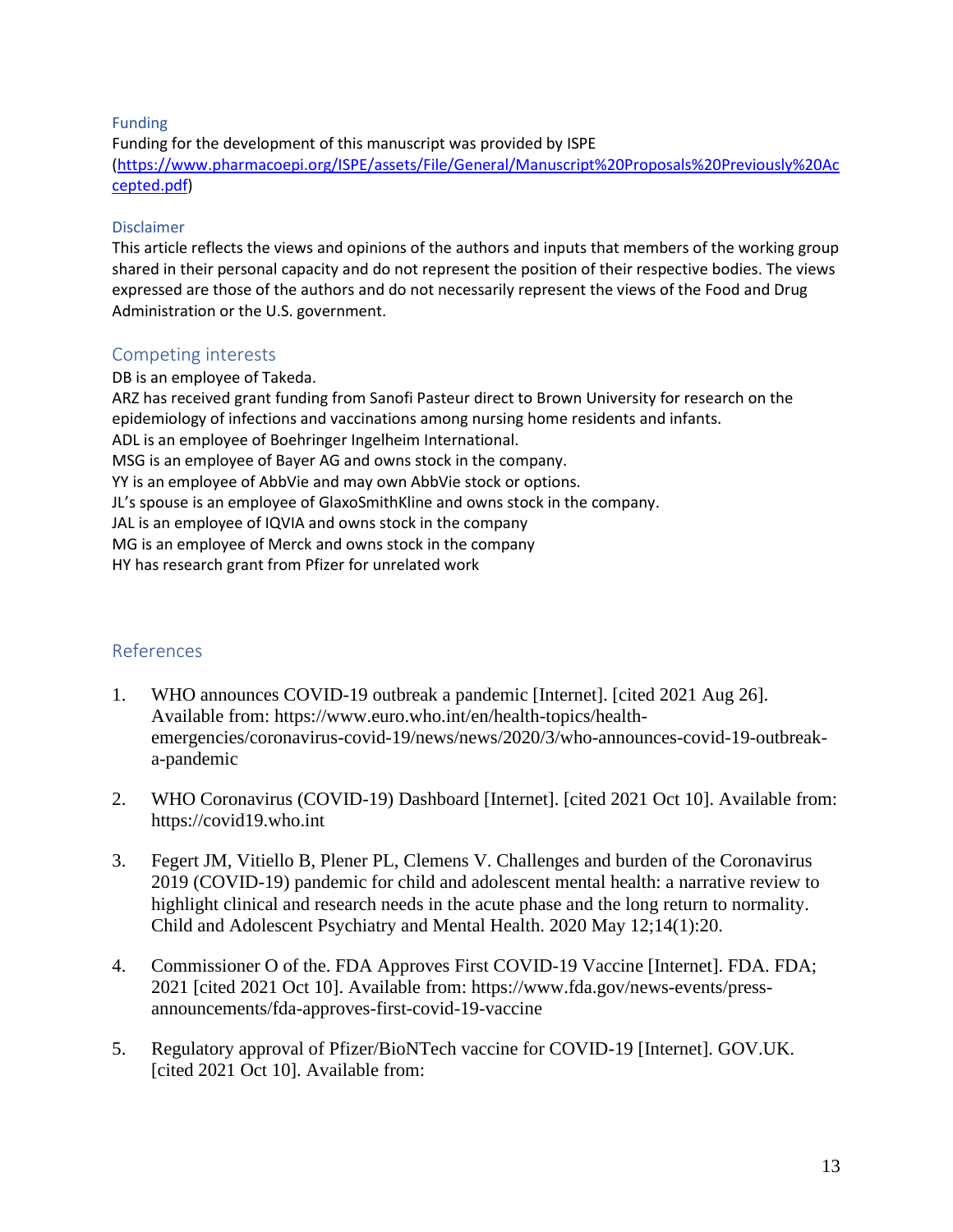https://www.gov.uk/government/publications/regulatory-approval-of-pfizer-biontechvaccine-for-covid-19

- 6. PINHO AC. EMA recommends first COVID-19 vaccine for authorisation in the EU [Internet]. European Medicines Agency. 2020 [cited 2021 Oct 10]. Available from: https://www.ema.europa.eu/en/news/ema-recommends-first-covid-19-vaccineauthorisation-eu
- 7. Chakraborty I, Maity P. COVID-19 outbreak: Migration, effects on society, global environment and prevention. Sci Total Environ. 2020 Aug 1;728:138882.
- 8. Dean NE, Gsell P-S, Brookmeyer R, Crawford FW, Donnelly CA, Ellenberg SS, et al. Creating a Framework for Conducting Randomized Clinical Trials during Disease Outbreaks. N Engl J Med. 2020 Apr 2;382(14):1366–9.
- 9. Radawski CA, Hammad TA, Colilla S, Coplan P, Hornbuckle K, Freeman E, et al. The utility of real-world evidence for benefit-risk assessment, communication, and evaluation of pharmaceuticals: Case studies. Pharmacoepidemiology and Drug Safety. 2020;29(12):1532–9.
- 10. Kruse CS, Stein A, Thomas H, Kaur H. The use of Electronic Health Records to Support Population Health: A Systematic Review of the Literature. J Med Syst. 2018 Sep 29;42(11):214.
- 11. Franklin JM, Lin KJ, Gatto NM, Rassen JA, Glynn RJ, Schneeweiss S. Real-World Evidence for Assessing Pharmaceutical Treatments in the Context of COVID-19. Clin Pharmacol Ther. 2021 Apr;109(4):816–28.
- 12. International electronic health record-derived COVID-19 clinical course profiles: the 4CE consortium | npj Digital Medicine [Internet]. [cited 2021 Aug 25]. Available from: https://www.nature.com/articles/s41746-020-00308-0
- 13. Lin KJ, Rosenthal GE, Murphy SN, Mandl KD, Jin Y, Glynn RJ, et al. External Validation of an Algorithm to Identify Patients with High Data-Completeness in Electronic Health Records for Comparative Effectiveness Research. Clin Epidemiol. 2020;12:133–41.
- 14. Madhavan S, Bastarache L, Brown JS, Butte AJ, Dorr DA, Embi PJ, et al. Use of electronic health records to support a public health response to the COVID-19 pandemic in the United States: a perspective from 15 academic medical centers. J Am Med Inform Assoc. 2021 Feb 15;28(2):393–401.
- 15. Two elite medical journals retract coronavirus papers over data integrity questions | Science | AAAS [Internet]. [cited 2021 Aug 26]. Available from: https://www.sciencemag.org/news/2020/06/two-elite-medical-journals-retract-coronaviruspapers-over-data-integrity-questions
- 16. Wells BJ, Chagin KM, Nowacki AS, Kattan MW. Strategies for handling missing data in electronic health record derived data. EGEMS (Wash DC). 2013;1(3):1035.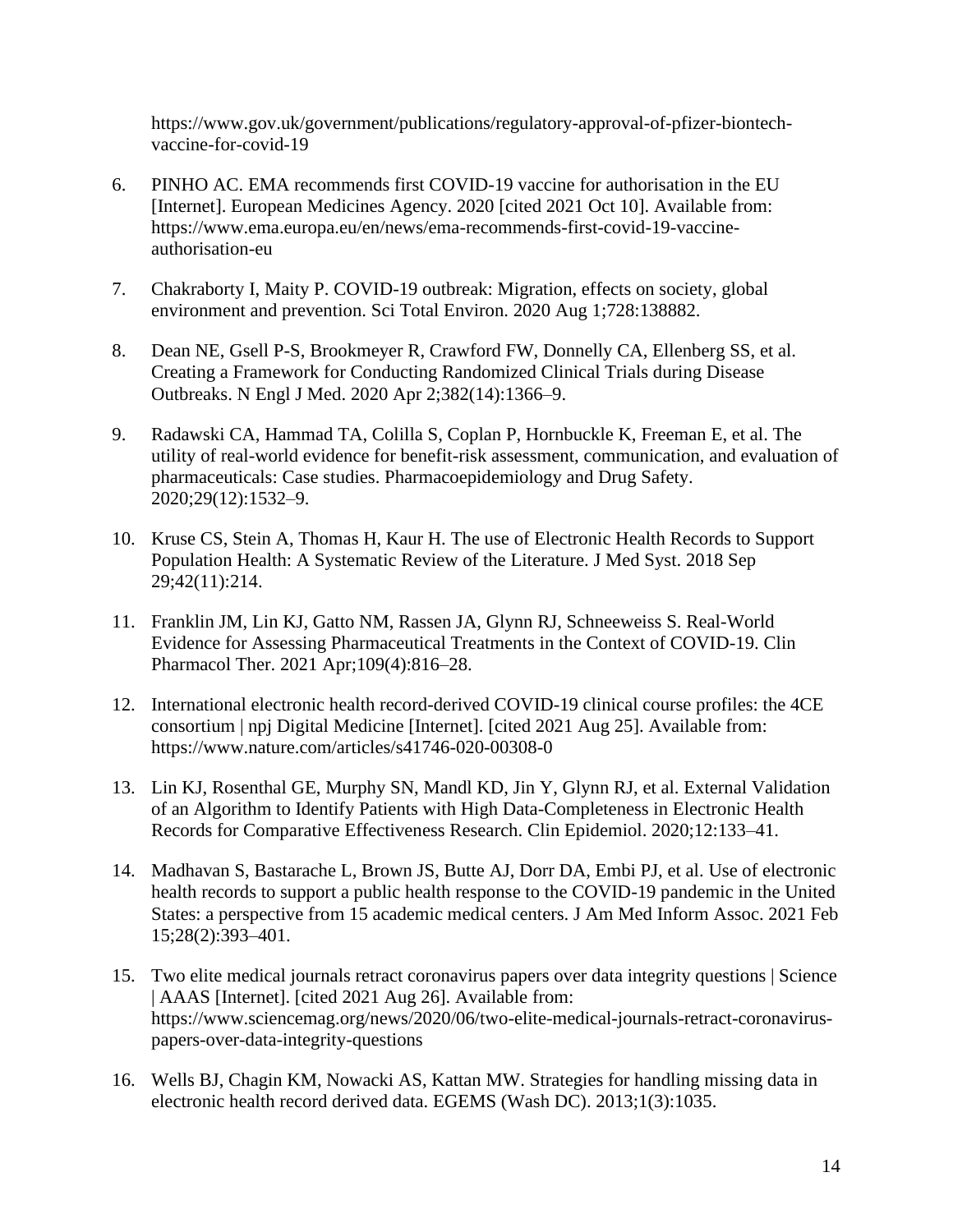- 17. Lin KJ, Glynn RJ, Singer DE, Murphy SN, Lii J, Schneeweiss S. Out-of-system Care and Recording of Patient Characteristics Critical for Comparative Effectiveness Research. Epidemiology. 2018 May;29(3):356–63.
- 18. Luo Y, Thompson WK, Herr TM, Zeng Z, Berendsen MA, Jonnalagadda SR, et al. Natural Language Processing for EHR-Based Pharmacovigilance: A Structured Review. Drug Saf. 2017 Nov;40(11):1075–89.
- 19. Burn E, You SC, Sena A, Kostka K, Abedtash H, Abrahao MTF, et al. Deep phenotyping of 34,128 patients hospitalised with COVID-19 and a comparison with 81,596 influenza patients in America, Europe and Asia: an international network study. medRxiv. 2020 Jun 28;2020.04.22.20074336.
- 20. Dinnes J, Deeks JJ, Berhane S, Taylor M, Adriano A, Davenport C, et al. Rapid, point-ofcare antigen and molecular-based tests for diagnosis of SARS-CoV-2 infection. Cochrane Database Syst Rev. 2021 Mar 24;3:CD013705.
- 21. Scourfield DO, Reed SG, Quastel M, Alderson J, Bart VMT, Teijeira Crespo A, et al. The role and uses of antibodies in COVID-19 infections: a living review. Oxf Open Immunol. 2021;2(1):iqab003.
- 22. Weiskopf NG, Hripcsak G, Swaminathan S, Weng C. Defining and measuring completeness of electronic health records for secondary use. J Biomed Inform. 2013 Oct;46(5):10.1016/j.jbi.2013.06.010.
- 23. D'Arcy M, Stürmer T, Lund JL. The importance and implications of comparator selection in pharmacoepidemiologic research. Curr Epidemiol Rep. 2018 Sep;5(3):272–83.
- 24. Effect of Tocilizumab in Hospitalized Patients with Severe COVID-19 Pneumonia: A Case-Control Cohort Study [Internet]. [cited 2021 Aug 25]. Available from: https://www.ncbi.nlm.nih.gov/pmc/articles/PMC7603074/
- 25. Association of mortality and aspirin prescription for COVID-19 patients at the Veterans Health Administration [Internet]. [cited 2021 Aug 25]. Available from: https://journals.plos.org/plosone/article?id=10.1371/journal.pone.0246825
- 26. Lund JL, Richardson DB, Stürmer T. The active comparator, new user study design in pharmacoepidemiology: historical foundations and contemporary application. Curr Epidemiol Rep. 2015 Dec;2(4):221–8.
- 27. Anti-SARS-CoV-2 Monoclonal Antibodies | COVID-19 Treatment Guidelines [Internet]. [cited 2021 Aug 26]. Available from: https://www.covid19treatmentguidelines.nih.gov/therapies/anti-sars-cov-2-antibodyproducts/anti-sars-cov-2-monoclonal-antibodies/
- 28. Corticosteroids [Internet]. COVID-19 Treatment Guidelines. [cited 2021 Aug 26]. Available from: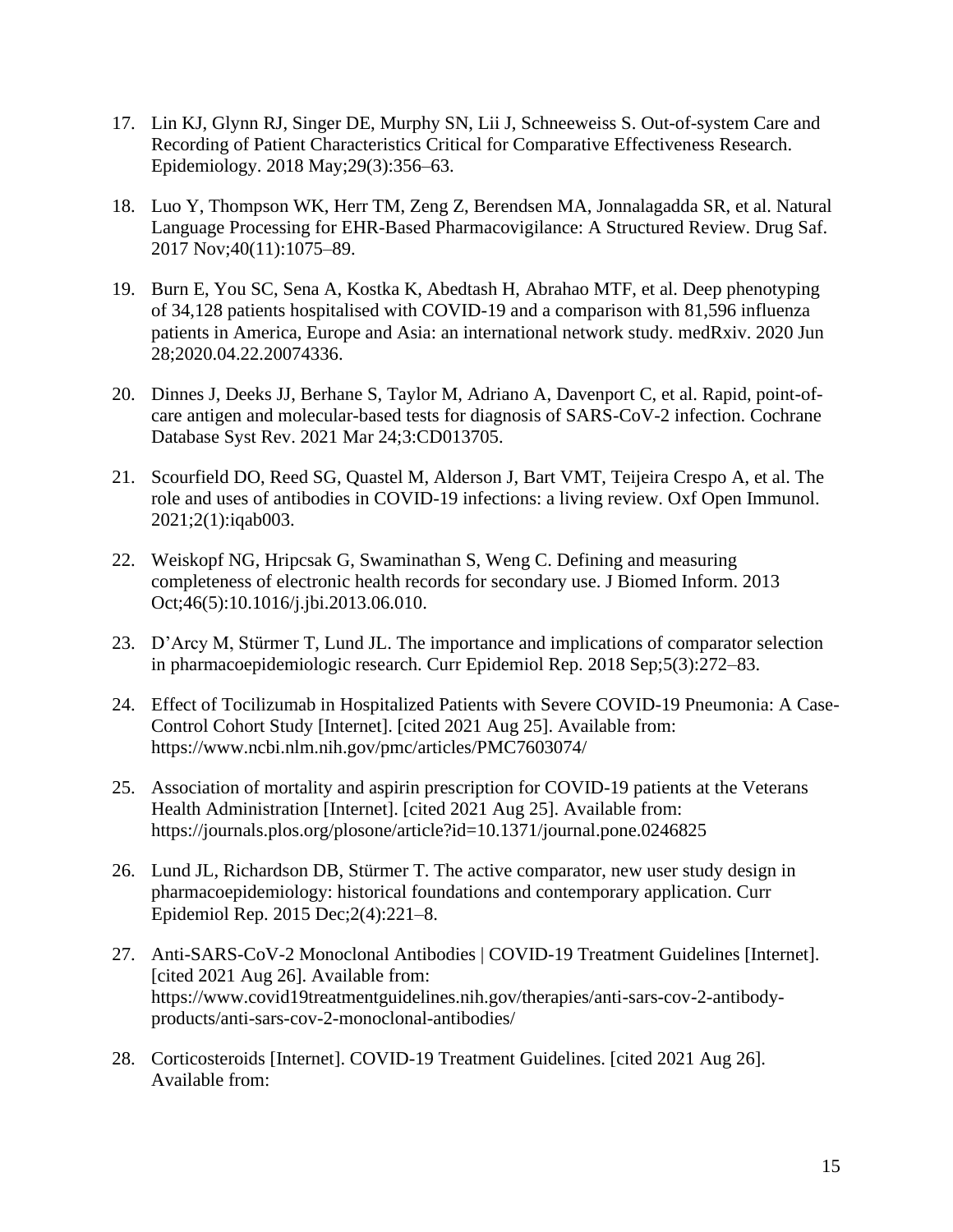https://www.covid19treatmentguidelines.nih.gov/therapies/immunomodulators/corticosteroi ds/

- 29. Methodological quality of COVID-19 clinical research | Nature Communications [Internet]. [cited 2021 Aug 26]. Available from: https://www.nature.com/articles/s41467-021-21220-5
- 30. Rentsch CT, Beckman JA, Tomlinson L, Gellad WF, Alcorn C, Kidwai-Khan F, et al. Early initiation of prophylactic anticoagulation for prevention of COVID-19 mortality: a nationwide cohort study of hospitalized patients in the United States. medRxiv. 2020 Dec 11;2020.12.09.20246579.
- 31. Li X, Young JG, Toh S. Estimating Effects of Dynamic Treatment Strategies in Pharmacoepidemiologic Studies with Time-varying Confounding: A Primer. Curr Epidemiol Rep. 2017 Dec;4(4):288–97.
- 32. Robins JM, Hernán MA, Brumback B. Marginal structural models and causal inference in epidemiology. Epidemiology. 2000 Sep;11(5):550–60.
- 33. Introduction to g methods | International Journal of Epidemiology | Oxford Academic [Internet]. [cited 2021 Aug 26]. Available from: https://academic.oup.com/ije/article/46/2/756/2760169?login=true
- 34. Dagliati A, Malovini A, Tibollo V, Bellazzi R. Health informatics and EHR to support clinical research in the COVID-19 pandemic: an overview. Briefings in Bioinformatics. 2021 Mar 1;22(2):812–22.
- 35. A minimal common outcome measure set for COVID-19 clinical research PubMed [Internet]. [cited 2021 Aug 25]. Available from: https://pubmed.ncbi.nlm.nih.gov/32539990/
- 36. The COVID-19 Core Outcome Set Project | Cochrane Methods [Internet]. [cited 2021 Aug 26]. Available from: https://methods.cochrane.org/news/covid-19-core-outcome-setproject-invitation-take-part
- 37. Rando HM, Bennett TD, Byrd JB, Bramante C, Callahan TJ, Chute CG, et al. Challenges in defining Long COVID: Striking differences across literature, Electronic Health Records, and patient-reported information. medRxiv. 2021 Mar 26;2021.03.20.21253896.
- 38. NIH launches new initiative to study "Long COVID" [Internet]. National Institutes of Health (NIH). 2021 [cited 2021 Sep 6]. Available from: https://www.nih.gov/aboutnih/who-we-are/nih-director/statements/nih-launches-new-initiative-study-long-covid
- 39. Umnuaypornlert A, Kanchanasurakit S, Lucero-Prisno DEI, Saokaew S. Smoking and risk of negative outcomes among COVID-19 patients: A systematic review and meta-analysis. Tob Induc Dis. 2021;19:09.
- 40. A multi-center study of COVID-19 patient prognosis using deep learning-based CT image analysis and electronic health records — COVID-19 Research Collaborations [Internet].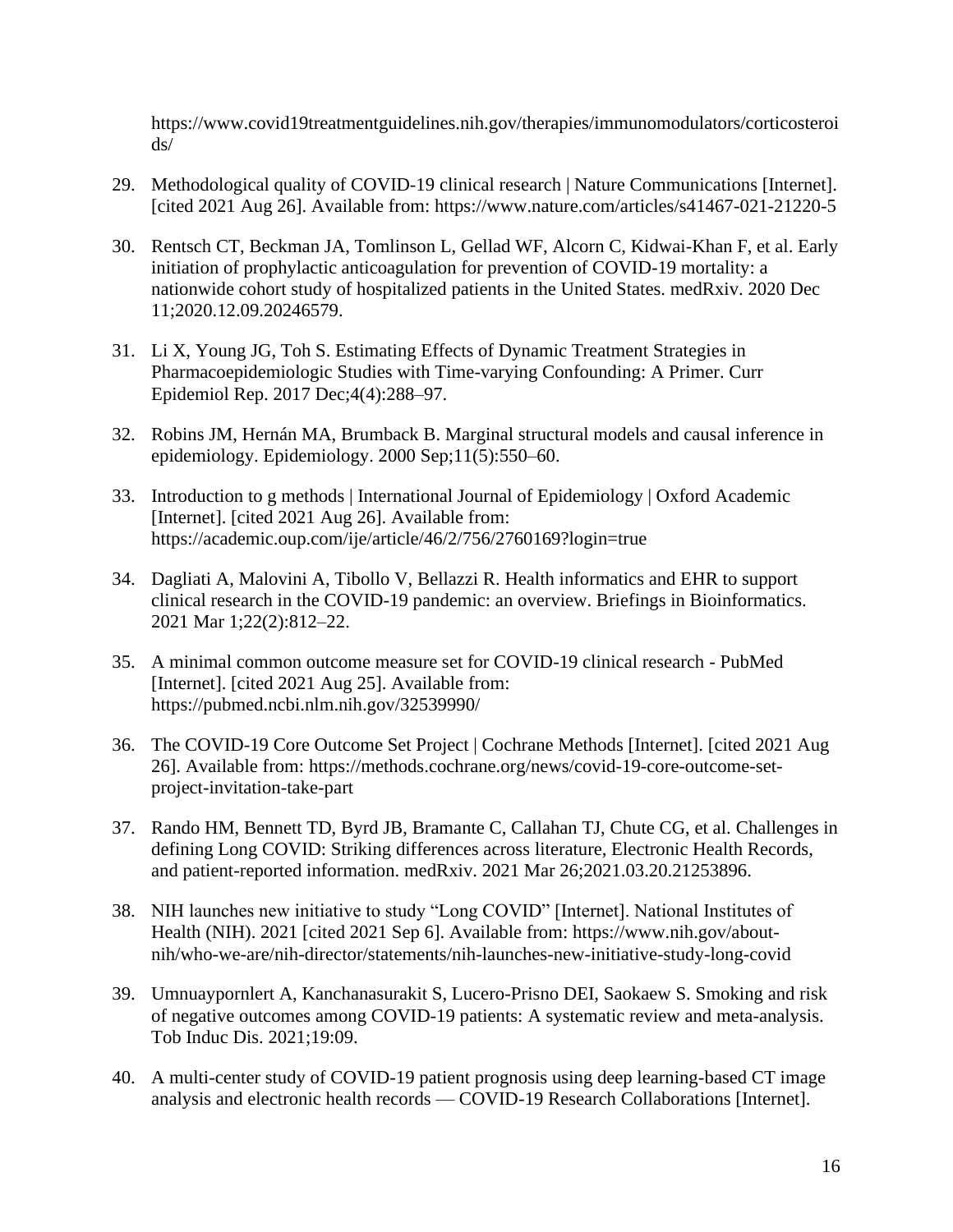[cited 2021 Aug 26]. Available from: https://covid19.elsevierpure.com/en/publications/amulti-center-study-of-covid-19-patient-prognosis-using-deep-lea

- 41. Bayley KB, Belnap T, Savitz L, Masica AL, Shah N, Fleming NS. Challenges in using electronic health record data for CER: experience of 4 learning organizations and solutions applied. Med Care. 2013 Aug;51(8 Suppl 3):S80-86.
- 42. S K, Aj Z, C G, J G, A S, L M-H, et al. Can we predict the severe course of COVID-19 a systematic review and meta-analysis of indicators of clinical outcome? medRxiv : the preprint server for health sciences [Internet]. 2020 Dec 11 [cited 2021 Aug 26]; Available from: https://pubmed.ncbi.nlm.nih.gov/33200148/
- 43. Addressing unmeasured confounding in comparative observational research Zhang 2018 - Pharmacoepidemiology and Drug Safety - Wiley Online Library [Internet]. [cited 2021 Aug 26]. Available from: https://onlinelibrary.wiley.com/doi/abs/10.1002/pds.4394
- 44. The complex role of the prescribing physician for confounder adjustment in comparative effectiveness research methods [Internet]. [cited 2021 Aug 26]. Available from: https://www.ncbi.nlm.nih.gov/pmc/articles/PMC4347927/
- 45. Carpenter JR, Smuk M. Missing data: A statistical framework for practice. Biom J. 2021 Jun;63(5):915–47.
- 46. Missing clinical and behavioral health data in a large electronic health record (EHR) system - PubMed [Internet]. [cited 2021 Aug 26]. Available from: https://pubmed.ncbi.nlm.nih.gov/27079506/
- 47. Lin KJ, Singer DE, Glynn RJ, Murphy SN, Lii J, Schneeweiss S. Identifying Patients With High Data Completeness to Improve Validity of Comparative Effectiveness Research in Electronic Health Records Data. Clin Pharmacol Ther. 2018 May;103(5):899–905.
- 48. Lo W-C, Wang F-C, Lin L-Y, Jyan H-W, Wu H-C, Huang Y-L, et al. Enhancing Data Linkage to Break the Chain of COVID-19 Spread: The Taiwan Experience. Journal of Medical Internet Research. 2021 May 7;23(5):e24294.
- 49. Bhattacharya A, Collin SM, Stimson J, Thelwall S, Nsonwu O, Gerver S, et al. Healthcareassociated COVID-19 in England: a national data linkage study [Internet]. 2021 Feb [cited 2021 Aug 26] p. 2021.02.16.21251625. Available from: https://www.medrxiv.org/content/10.1101/2021.02.16.21251625v1
- 50. Griffith GJ, Morris TT, Tudball MJ, Herbert A, Mancano G, Pike L, et al. Collider bias undermines our understanding of COVID-19 disease risk and severity. Nat Commun. 2020 Nov 12;11(1):5749.
- 51. Turcato G, Zaboli A, Pfeifer N. The COVID-19 epidemic and reorganisation of triage, an observational study. Intern Emerg Med. 2020 Aug 9;1–8.